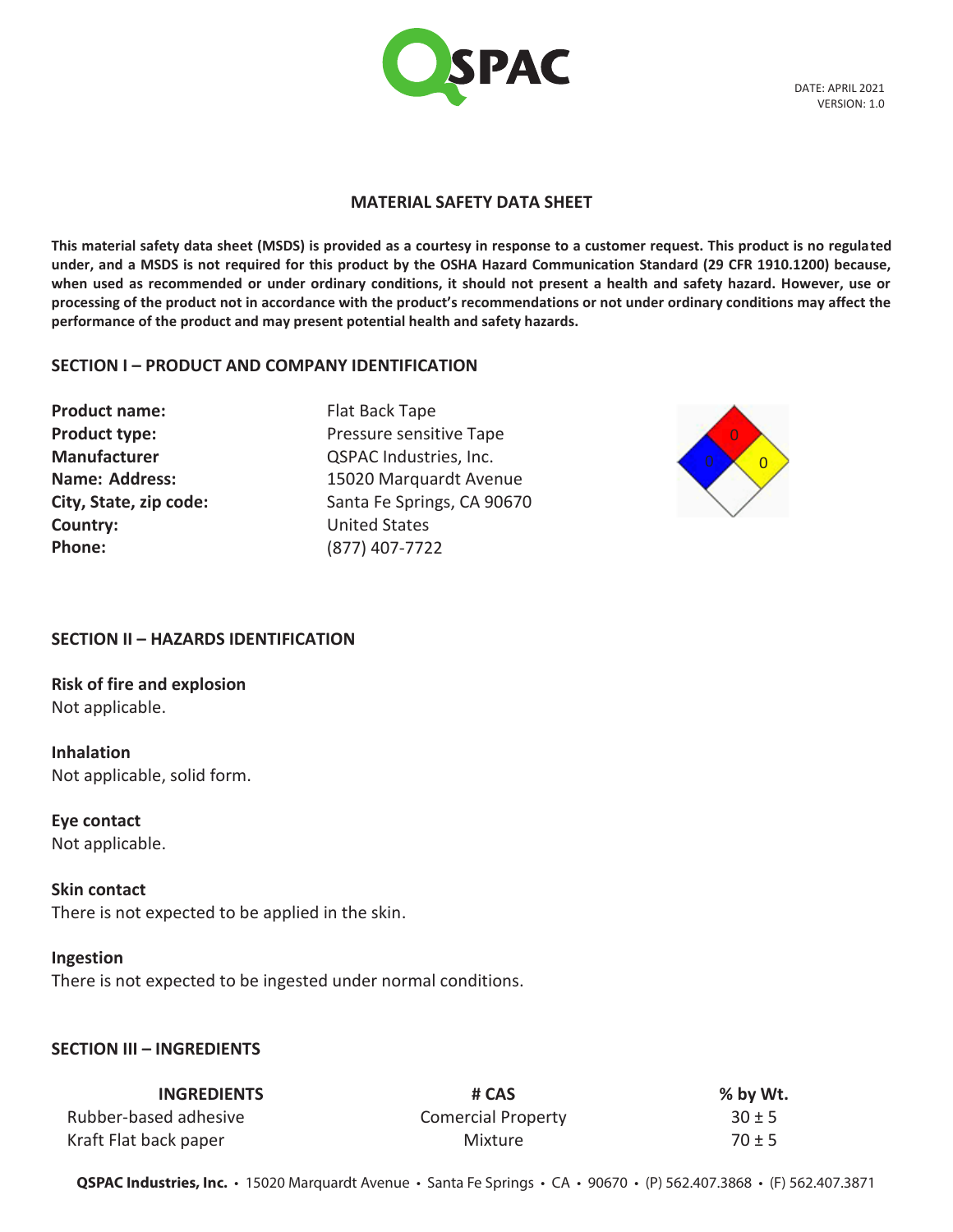

DATE: APRIL 2021 VERSION: 1.0

#### **SECTION IV – FIRST AID MEASURES**

**Inhalation** Not applicable

**Eyes** Not applicable

**Skin** Not applicable

**If swallowed** Not applicable

These first aid recommendations are based on an assumption that appropriate personal and industrial hygiene practices are followed.

# **SECTION V – FIRE FIGHTING MEASURES**

# **Extinguishing media.**

Use fire extinguishers with class B extinguishing agents, chemical dry, and Carbone dioxide.

# **Protection of fire fighters.**

Special Fire Fighting Procedures: Wear full protective equipment and a self-contained breathing apparatus.

# **Unusual fire and explosion hazards:**

No unusual fire or explosion hazards are anticipated.

# **SECTION VI – ACCIDENTAL RELEASE MEASURES**

**Personal precautions, protective equipment and emergency procedures.** Not applicable.

**Environmental precautions.** Not applicable.

**Clean-up methods.** Not applicable.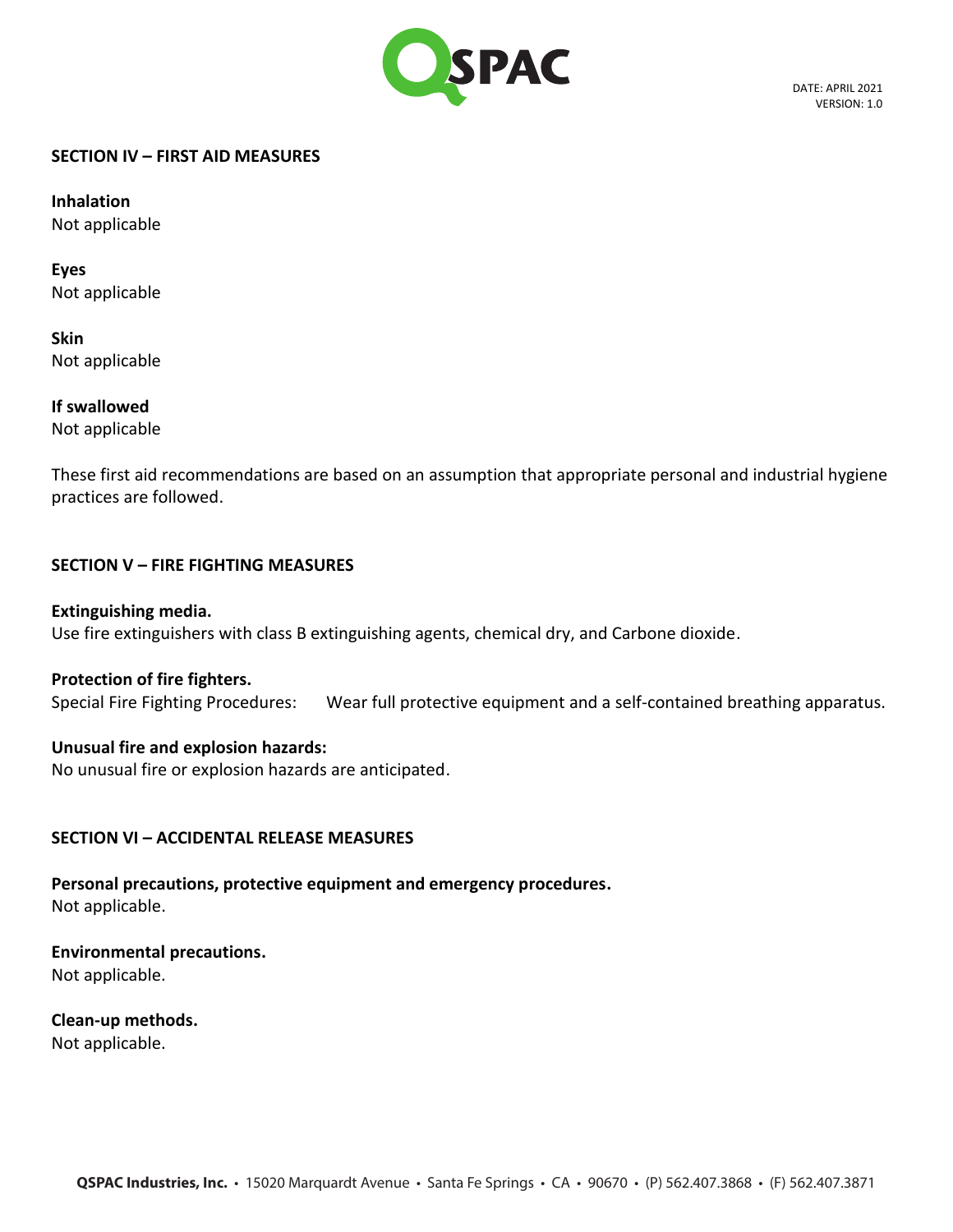

## **SECTION VII – HANDLING AND STORAGE**

## **HANDLING.**

This product is considered to be an article which does not release or otherwise result in exposure to a hazardous chemical under normal use conditions. Use general dilution ventilation and/or local exhaust ventilation to control airborne exposures to below Occupational Exposure Limits. If ventilation is not adequate, use respiratory protection equipment.

**STORAGE.**

Not applicable.

## **SECTION VIII – EXPOSURE CONTROLS/PERSONAL PROTECTION**

ENGINEERING CONTROLS. Not applicable.

PERSONAL PROTECTIVE EQUIPMENT (PPE).

**Eye / Face Protection.** Avoid eye contact. Not applicable.

**Skin Protection.** Not applicable.

## **Respiratory Protection.**

Under normal use conditions, airborne exposures are not expected to be significant enough to require respiratory protection.

# **Prevention of swallowing.**

Not applicable.

# **SECTION IX – PHYSICAL AND CHEMICAL PROPERTIES.**

| Odor:                 | Characteristic                       |
|-----------------------|--------------------------------------|
| Color:                | Characteristic color Flat Back paper |
| <b>Physical form:</b> | Solid of geometric form              |

## **SECTION X – STABILITY AND REACTIVITY**

**Stability** Stable **Conditions to avoid:** None known **Materials to avoid:** None known

**Hazardous polymerization:** Hazardous polymerization will not occur.

**QSPAC Industries, Inc.** • 15020 Marquardt Avenue • Santa Fe Springs • CA • 90670 • (P) 562.407.3868 • (F) 562.407.3871